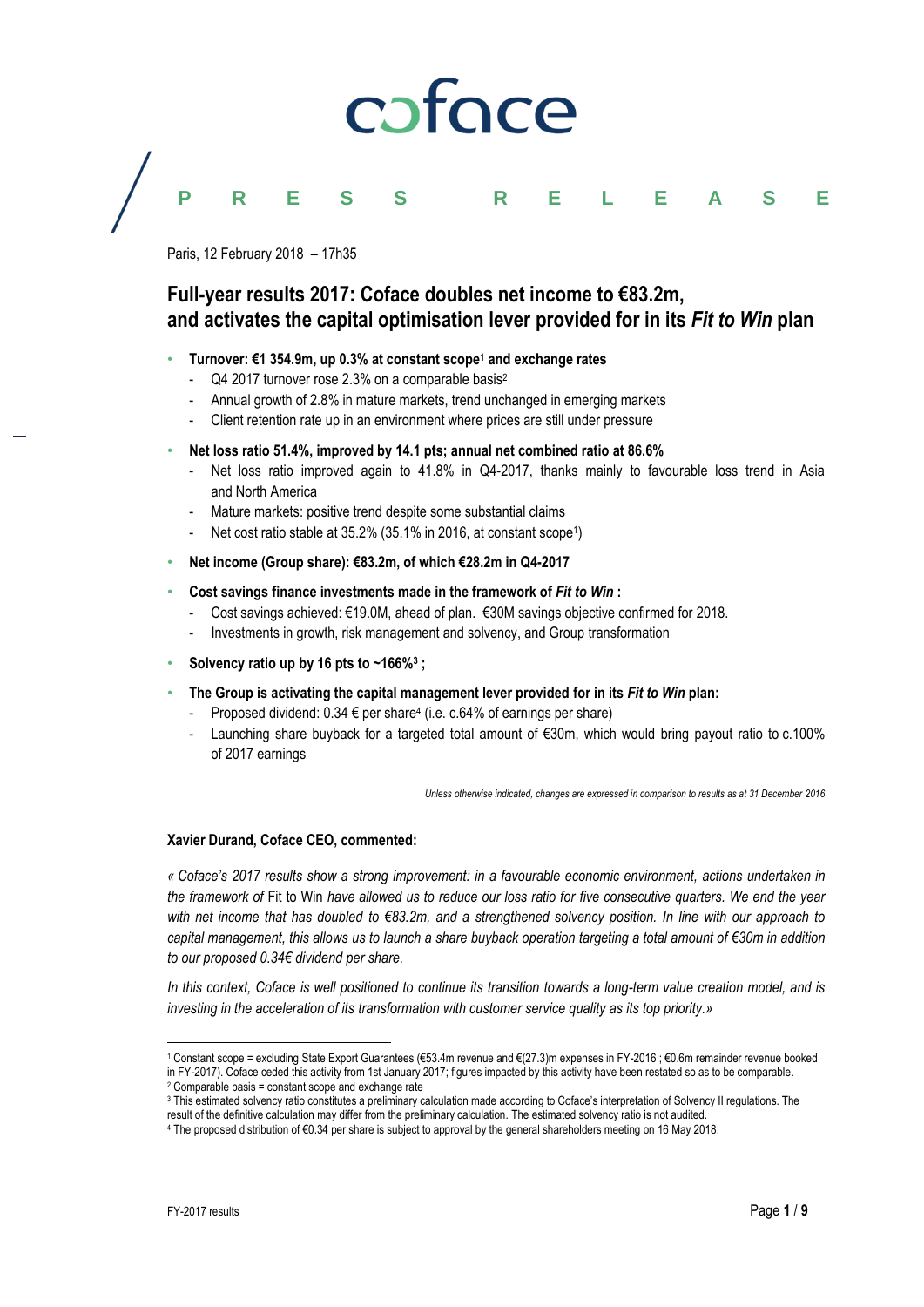

**Key figures as at 31 December 2017**

The Board of Directors of COFACE SA examined the consolidated accounts as at 31 December 2017 at its meeting on 12 February 2018. These have been reviewed by the Audit Committee; accounts are non-audited, certification is in progress.

| Income statements items in €m                 | 2016<br>published | 2016<br>ex. SEGM* | 2017    | $\%$      | %<br>ex. FX |
|-----------------------------------------------|-------------------|-------------------|---------|-----------|-------------|
| Gross earned premiums                         | 1,115.1           | 1,115.1           | 1,109.7 | (0.5)%    | $+0.2%$     |
| Services revenue                              | 242.8             | 296.2             | 245.2   | $+0.8%$   | $+0.8%$     |
| <b>REVENUE</b>                                | 1,357.9           | 1,411.3           | 1,354.9 | $(0.3)\%$ | $+0.3%$     |
| UNDERWRITING INCOME/LOSS AFTER REINSURANCE    | 12.9              | $-13.2$           | 99.8    | N.S.      |             |
| Investment income, net of management expenses | 48.0              | 48.0              | 55.3    | $+15.1%$  |             |
| <b>CURRENT OPERATING INCOME</b>               | 60.9              | 34.8              | 155.0   | x4.5      |             |
| Other operating income / expenses**           | 53.5              | 53.5              | $-0.6$  | N.S.      |             |
| <b>OPERATING INCOME</b>                       | 114.4             | 88.3              | 154.4   | x1.7      |             |
| <b>NET INCOME</b>                             | 41.5              | 24.4              | 83.2    | x3.4      | x3.5        |
| <b>Key ratios</b>                             | 2016<br>published | 2016<br>ex. SEGM* | 2017    | %         |             |
| Loss ratio net of reinsurance                 | 65.5%             | 65.5%             | 51.4%   | (14.1)    | ppts.       |
| Cost ratio net of reinsurance                 | 31.9%             | 35.1%             | 35.2%   | $+0.1$    | ppts.       |
| <b>COMBINED RATIO NET OF REINSURANCE</b>      | 97.4%             | 100.6%            | 86.7%   | (14.0)    | ppts.       |
| Balance sheet items in €m                     |                   | 2016<br>published | 2017    | %         |             |
| Equity (group share)                          |                   | 1,755.2           | 1,802.6 | $+2.7%$   |             |
| <b>SOLVENCY RATIO</b>                         |                   | 150%              | 166%    | 16        | ppts.       |

*\* Ex. SEGM = excluding State Export Guarantees Management. Coface ceded this activity from 1st January 2017; figures impacted by this activity have been restated so as to be comparable. 2016-2017 variations (in %) exclude State Export Guarantees Management activity.*

*\*\* « Other operating income / expenses" included, in 2016, elements linked to the transfer of State Export Guarantees Management and the implementation of*  Fit to Win *strategic plan.*

 $\overline{a}$ <sup>5</sup> This estimated solvency ratio constitutes a preliminary calculation made according to Coface's interpretation of Solvency II regulation. The result of the definitive calculation may differ from the preliminary calculation. The estimated solvency ratio is not audited.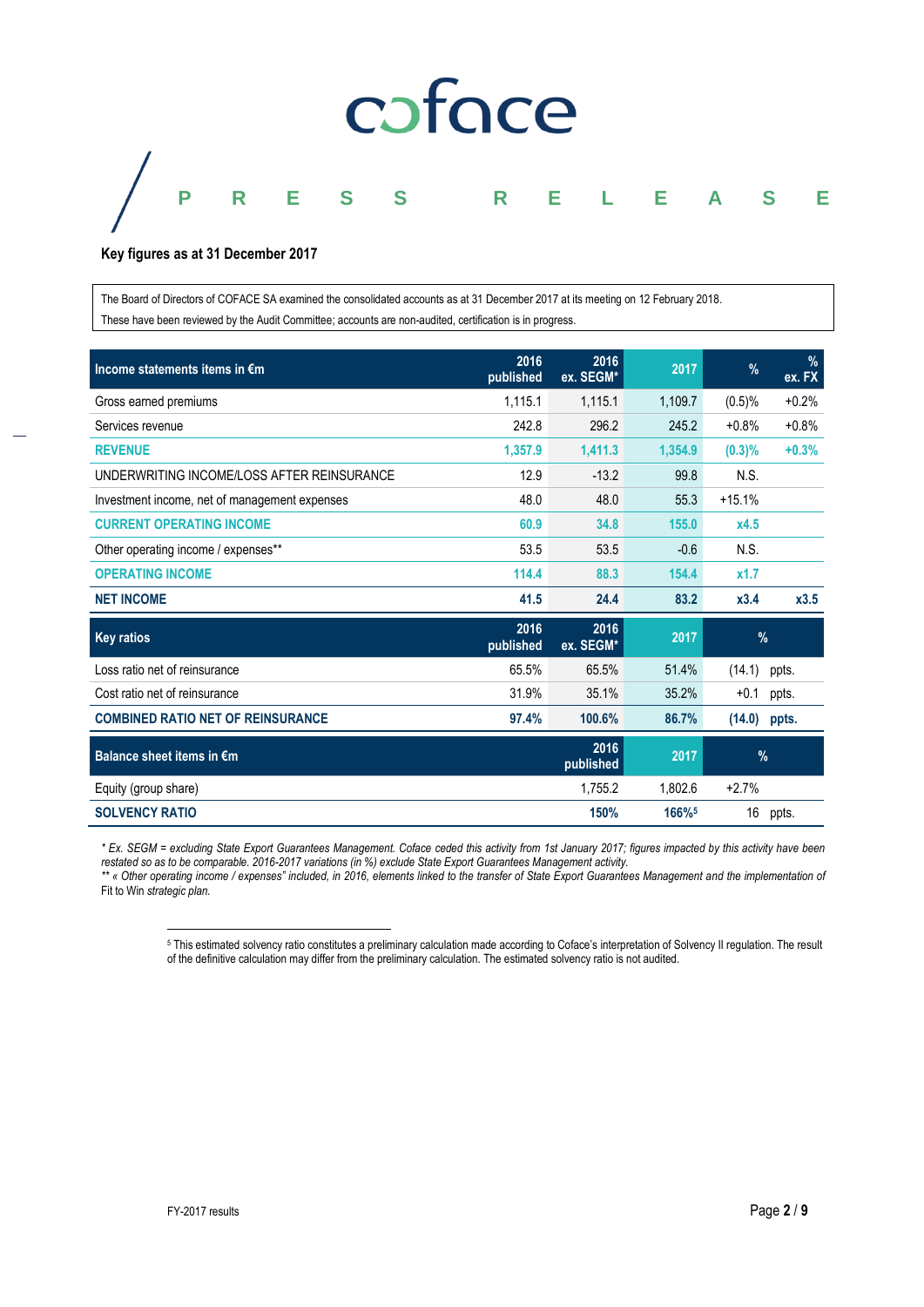# caface

# **PRESS RELEASE**

# **1. Turnover**

Coface recorded consolidated turnover of €1 354.9m in 2017, an increase of 0.3% at constant exchange rates compared to 2016. These figures have been adjusted for the transfer of French State Export Guarantees Management, effective since the end of 2016.

The upswing in activity is particularly marked in Q4-2017: revenues at constant scope and exchange rates<sup>6</sup> rose by 2.3%, driven by growth in client turnover. The improved economic environment continues, however, to put pressure on price.

Turnover in other activities (factoring and services) increased by 2.4% in 2017 compared to 2016<sup>6</sup>.

Premium volumes benefited from growth in client activity, up 4.9% in 2017 (0.6% in 2016), and our client retention rate reached 89.7% compared with 88.0% in 2016. Price evolution remains negative, at -1.5%, though slightly more favourable than in previous years.

New business production stood at €129m, down €9m compared to 2016 as a result of tightened commercial underwriting in emerging markets and stable new production in mature markets.

In Western Europe, turnover grew by 2.3% at constant scope<sup>6</sup> and by 3.6% at constant scope and exchange rates<sup>6</sup>, on the back of client activity and growing new business momentum in Single Risk and Bonds business lines.

In Northern Europe, turnover decreased by 1.1% compared with 2016 as a result of continued low levels of new business production.

In Central & Eastern Europe, turnover grew by 5.3%, and by 3.7% at constant exchange rates. All the countries of the region contributed to this performance, which was particularly strong in the fourth quarter.

In Mediterranean and Africa, driven by Italy and Spain, turnover grew by 4.9% and by 5.4% at constant exchange rates due to continued good commercial performance and dynamic client activity.

In North America, turnover was lower by 10.5%, and by 8.9% at constant exchange rates, as the signature of significant contracts in 2016 was not repeated this year. The Group also moved to terminate non-profitable contracts in Canada.

Emerging markets' performance continued to be impacted by risk reduction plans; turnover in Latin America and Asia Pacific was down by 2.6% (-1.6% at constant exchange rates) and 11.7% (-10.0% at constant exchange rates) respectively.

 $\overline{a}$ 

<sup>6</sup> Comparable scope = excluding management of State Export Guarantees (€53.4m revenue in FY-2016 and €0.6m remainder revenue booked in FY-2017/Q4-2017). Coface ceded this activity as from January 1st, 2017. Figures impacted by this activity have been restated so as to be comparable.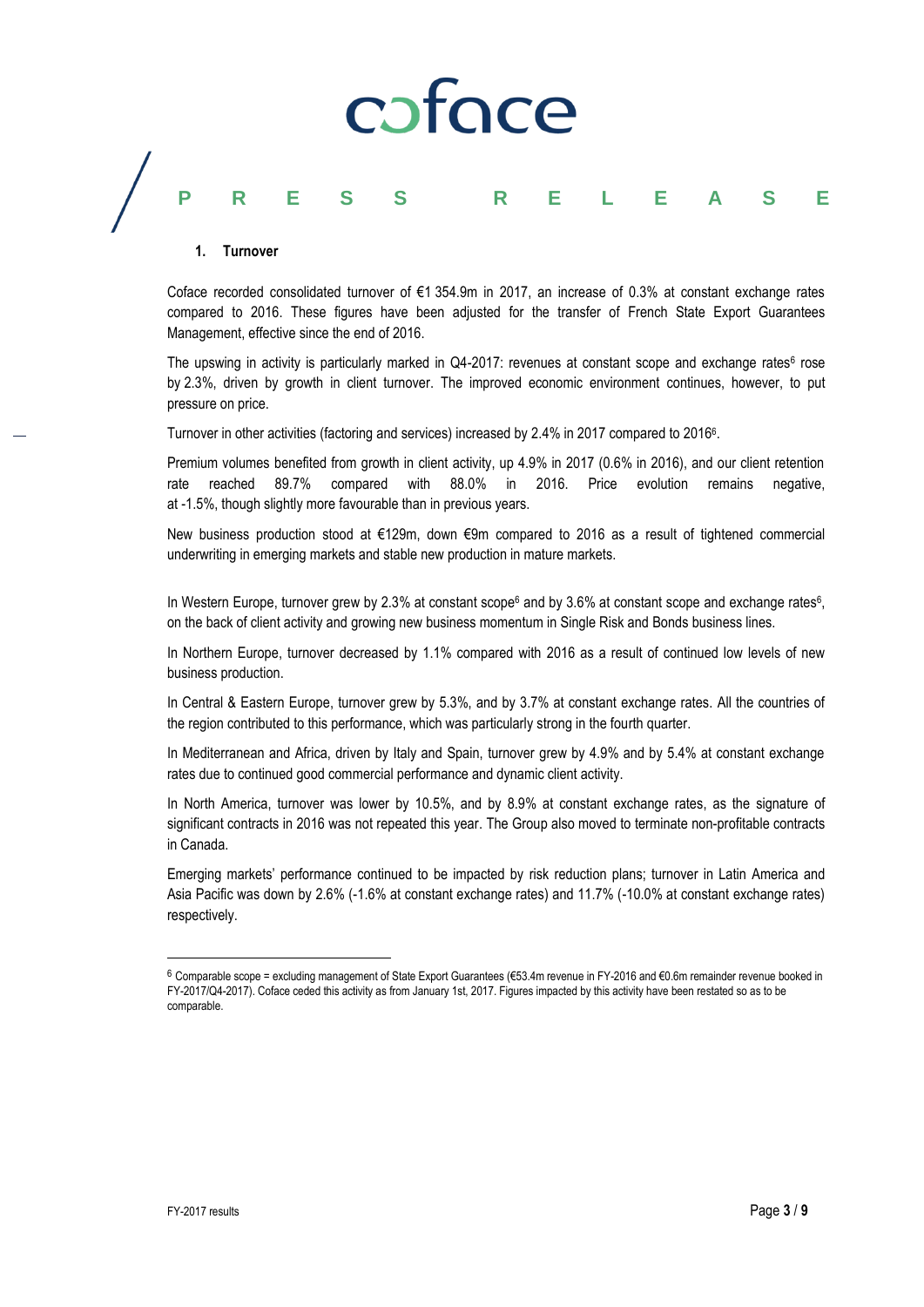# coface

# **PRESS RELEASE**

| Total revenue - cumulated - in €m | 2016<br>published | 2016<br>ex. SEGM* | 2017   | $\%$       | $\%$<br>ex. FX |
|-----------------------------------|-------------------|-------------------|--------|------------|----------------|
| Northern Europe                   | 307.3             | 307.3             | 303.9  | (1.1)%     | (1.1)%         |
| Western Europe                    | 327.2             | 273.8             | 280.8  | $+2.3%$    | $+3.6%$        |
| Central & Eastern Europe          | 121.3             | 121.3             | 127.7  | $+5.3%$    | $+3.7%$        |
| Mediterranean & Africa            | 331.9             | 331.9             | 348.0  | $+4.9%$    | $+5.4%$        |
| North America                     | 136.1             | 136.1             | 121.9  | $(10.5)\%$ | (8.9)%         |
| Latin America                     | 77.7              | 77.7              | 75.7   | $(2.6)\%$  | (1.6)%         |
| Asia Pacific                      | 109.8             | 109.8             | 96.9   | $(11.7)\%$ | $(10.0)\%$     |
| <b>Total Group</b>                | 1,411.3           | 1.357.9           | 1354.9 | (0.3)%     | $+0.3%$        |

*\* Ex. SEGM = excluding State Export Guarantees Management. Coface ceded this activity from 1st January 2017; figures impacted by this activity have been restated so as to be comparable. 2016-2017 variations (in %) exclude State Export Guarantees Management activity.*

### **2. Results**

### – Combined ratio

The combined ratio net of reinsurance was 86.6% in 2017 (14 points lower than in 2016<sup>7</sup> ) and 76.4% in Q4-2017.

#### (i) Loss ratio

The gross loss ratio improved throughout 2017. In 4Q-2017, a small number of specific cases with facultative reinsurance cover had a 9.7 point negative impact on this indicator: restated for this impact, the gross loss ratio for 4Q-2017 was 40.6%. Since the cession rate associated with these cases is high, they have a limited impact on the net loss ratio.

The loss ratio net of reinsurance, at 51.4% in 2017, is lower by 14.1 points than in the previous year. This stood at 41.8% in Q4-2017, a very good level despite some large cases. The general economic environment is more favourable, which translates into a lower average cost per claim and an improved recovery rate on losses from previous years.

# (ii) Cost ratio

Coface continues to pursue its operational efficiency programme. Savings achieved in 2017 amount to €19m, ahead of plan. These savings more than offset the €16m investments made during the year. Internal costs have evolved mainly as a result of inflation and a non-recurring fiscal charge (in Italy) of €6m recorded in Q2-2017.

The Group's cost ratio net of reinsurance was 35.2% in 2017, stable compared to 2016 (35.1% at constant scope<sup>7</sup>).

 $\overline{a}$ 

<sup>7</sup> Constant scope = Ex. SEGM (excluding State Export Guarantees Management): €53.4m revenue and €(27.3)m expenses in FY-2016 ; €0.6m remainder revenue booked in FY-2017 / T4-2017. Coface ceded this activity as from January 1st, 2017. Figures impacted by this activity have been restated so as to be comparable.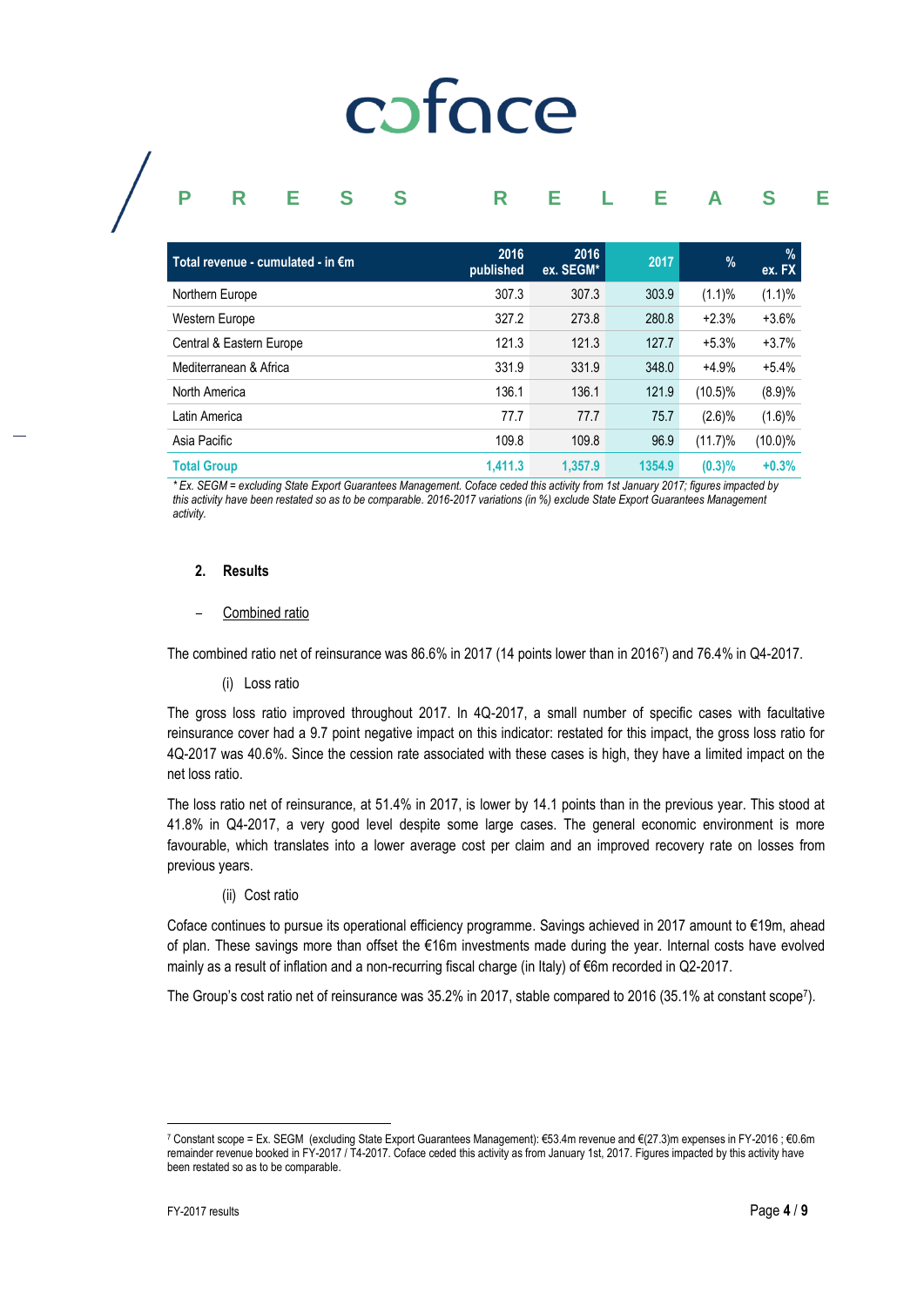# cofoce

# **PRESS RELEASE**

– Financial income

Net financial income was €55.3m in 2017, of which €10.0m in net capital gains.

In an environment that continues to be marked by historically low inflation rates, Coface succeeded in maintaining its current portfolio yield (i.e. excluding capital gains) at a stable level: this was €39.9m in 2017 (€40.0m in 2016). The accounting yield<sup>8</sup>, excluding capital gains, was 1.5% in 2017, a slight decrease compared with the previous year  $(1.6\%)$ .

– Operating income and net income

Operating income was €154.4m in 2017, up 74.9% compared with the previous year (€88.3m in 2016)<sup>9</sup>. This improvement is mainly due to the lower loss ratio.

The effective tax rate reduced slightly to 41% compared with 50% in 2016, thanks to the improvement of results in emerging markets. This rate includes a non-recurring tax charge of €12.0m recorded in Q4-2017 following French tax audit settlement, and an income accounted for linked to recoveries of tax on dividends in France

Overall, net income (Group share) stood at €83.2m in 2017, of which €28.2m in Q4-2017.

A dividend of €0.34 per share<sup>10</sup> will be proposed for FY-2017, corresponding to a c.64% pay-out ratio on earnings per share (€0.53 per share).

# **3. Financial strength & distribution**

At 31st December 2017, equity (group share) increased by €47.4m (or +2,7%) to reach €1 802.6m (1 755,2 M€ at 31st December 2016). This increase is mainly due to positive net income of €82.3m, the shareholder distribution of €20.4m for the 2016 fiscal year and variation in currency translation reserves.

Return on average tangible equity (RoATE) was 5.3% at 31 December 2017, mainly as a result of the improved technical result.

Calculated according to the standard formula in force in the framework of Solvency II, Coface's estimated solvency ratio stood at ~166%**<sup>11</sup>** .

This level is slightly above the target range of the Group. In line with its approach to capital management, Coface activates the capital management lever provided for in its *Fit to Win* plan, launching share buyback for a targeted total amount of €30m. The Group intends to cancel the shares bought under this operation. Accordingly, the capital return to shareholders would, under condition of full execution of the share buyback operation, reach 100% of 2017 earnings.

 $\overline{a}$ <sup>8</sup> Accounting profitability ratio calculated on average investment portfolio.

<sup>9</sup> Constant scope = Ex. SEGM (excluding State Export Guarantees Management): €53.4m revenue and €(27.3)m expenses in FY-2016 ; €0.6m remainder revenue booked in FY-2017 / T4-2017. Coface ceded this activity as from January 1st, 2017. Figures impacted by this activity have been restated so as to be comparable.

<sup>10</sup> The proposed distribution of €0.34 per share is subject to approval of the Annual Shareholders' Meeting that takes place on May 16th 2018. <sup>11</sup> This estimated solvency ratio constitutes a preliminary calculation made according to Coface's interpretation of Solvency II regulation. The

result of the definitive calculation may differ from the preliminary calculation. The estimated solvency ratio is not audited.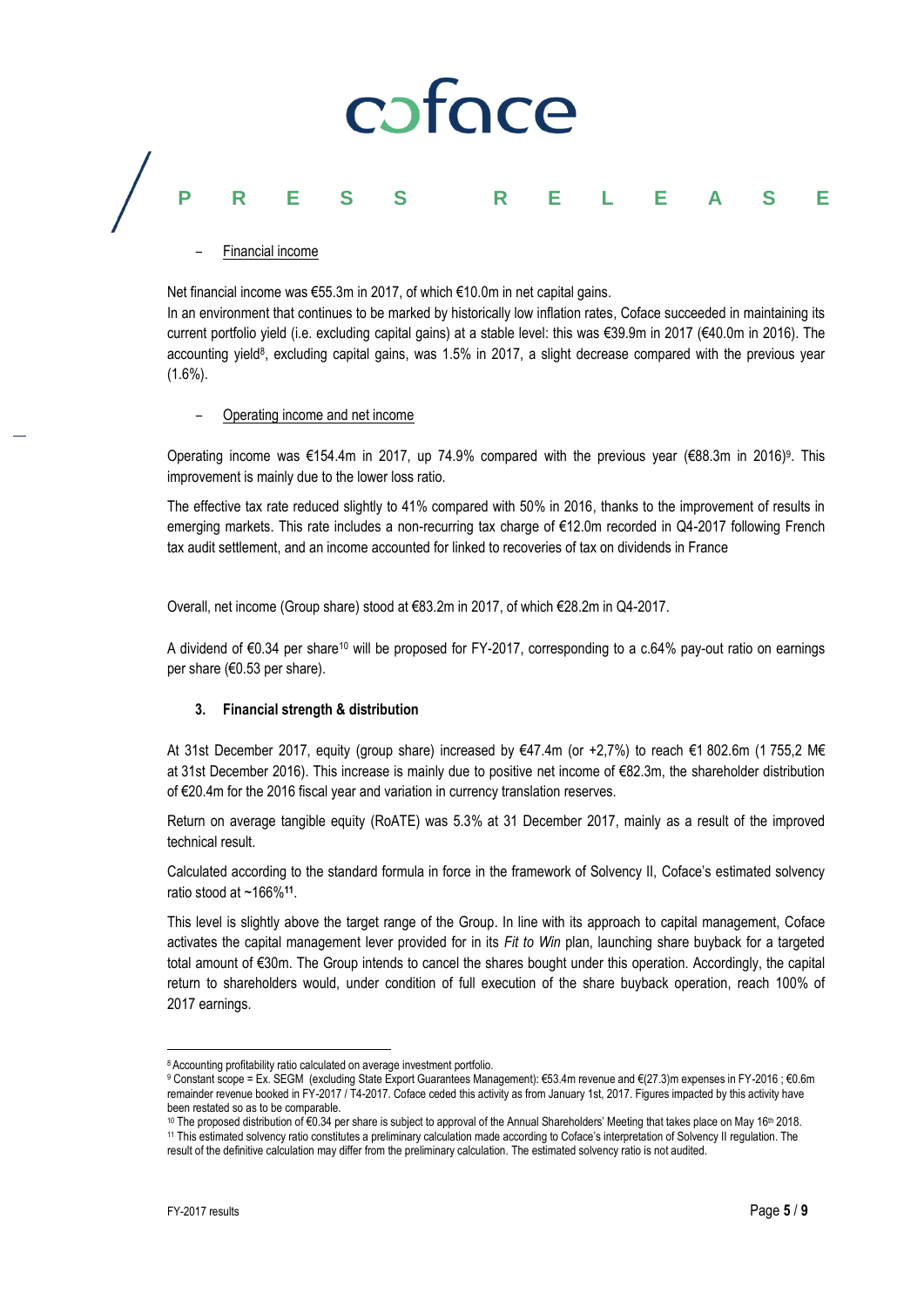

### **4. Outlook**

In 2018, the economic environment in which Coface operates should remain favourable, with world growth forecast at 3.2% (Coface estimate). In this context, the Group expects the favourable trends observed in 2017 to continue in 2018, particularly in the first half of the year. This supports a high level of competition on price, making it all the more necessary to improve the quality of the Group's client service, an important differentiating factor.

Coface will continue to implement *Fit to Win* with the same determination as in 2017. The modernisation of the Group's culture and involvement of its teams around the new values embedded in its strategic plan (client focus, expertise, collaboration, courage & accountability), will be key in the success of the plan.

The Group has already achieved €19m cost savings, ahead of plan, and maintains its objective of €30million savings in 2018. The Group intends to invest €19m in long-term value creation: initiatives to boost commercial activity and improve client service, digital transformation, and relaunching of works aiming at developing a partial internal model for the calculation of its required solvency level.

The Group maintains its objective to deliver a net combined ratio of around 83% through the cycle.

# **Conference call with financial analysts**

A conference call to discuss Coface 12M-2017 results with financial analysts will be held on February 12<sup>th</sup> 2018 at 6.00pm Paris time. Dial in numbers: **+33172727403** (France), **+442071943759** (UK), **+18442860643** (US). The participants Pin code for the conference is as follows: **61270603#**

The presentation will be available at the following address:<http://www.coface.com/Investors/Financial-reporting>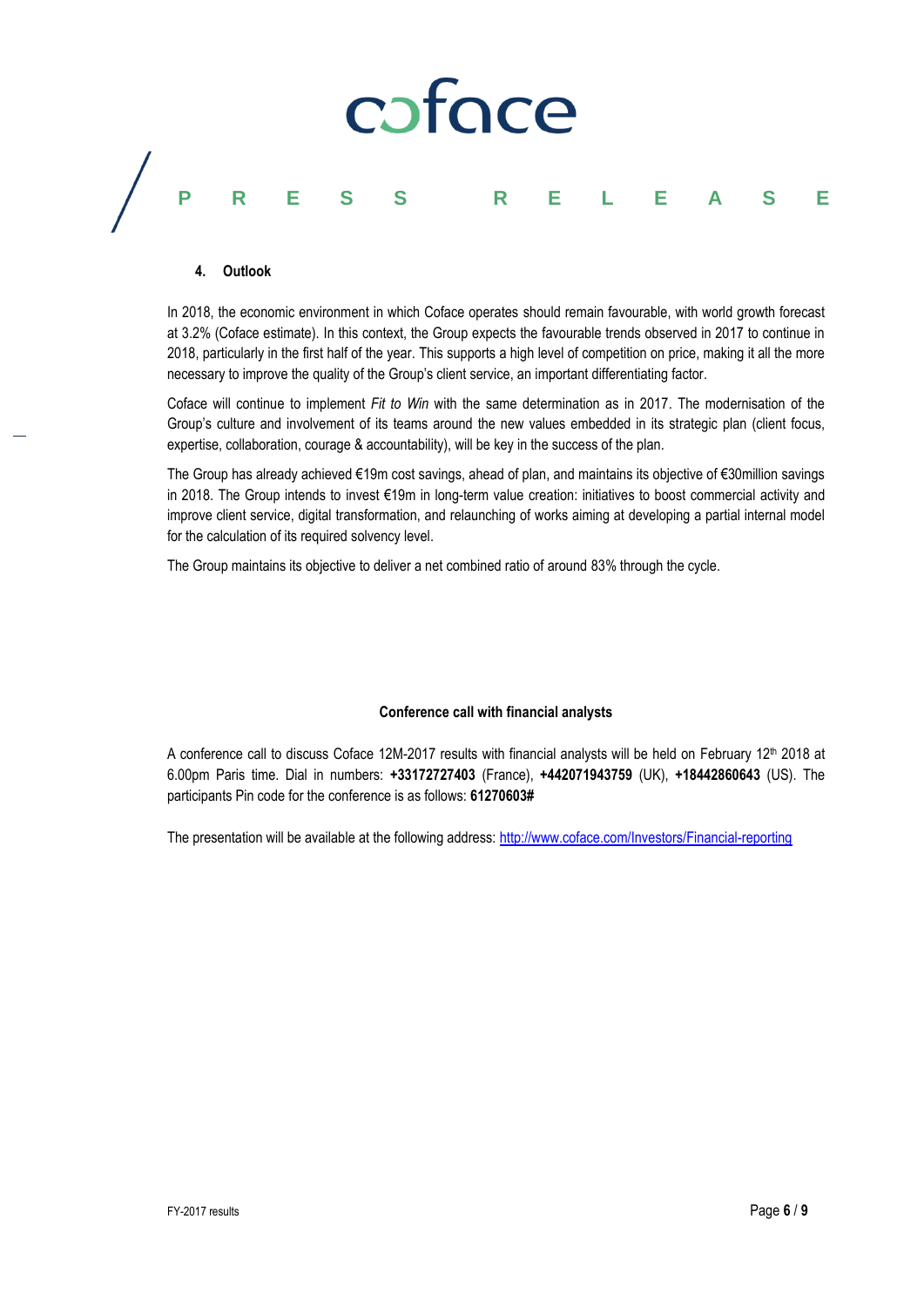

# **Appendix**

# **Quarterly results**

| Income statements items in $\epsilon$ m<br>-2016 figures ex. SEGM* | Q1 2016 | Q2 2016 | Q3 2016 | Q4 2016 | Q1 2017 | Q2 2017 | Q3 2017 | Q4 2017 | $\%$        | $\%$<br>ex. FX |
|--------------------------------------------------------------------|---------|---------|---------|---------|---------|---------|---------|---------|-------------|----------------|
| Gross earned premiums                                              | 288.5   | 277.2   | 275.8   | 273.6   | 282.2   | 283.4   | 271.6   | 272.5   | (0.4)%      | $+2.1%$        |
| Services revenue                                                   | 64.5    | 60.8    | 58.5    | 59.0    | 66.1    | 60.0    | 57.9    | 61.2    | $+2.7%$     | $+3.4%$        |
| <b>REVENUE</b>                                                     | 353.0   | 338.0   | 334.3   | 332.7   | 348.3   | 343.4   | 329.4   | 333.7   | $+0.2%$     | $+2.3%$        |
| <b>UNDERWRITING INCOME(LOSS)</b><br><b>AFTER REINSURANCE</b>       | 20.8    | (4.1)   | (21.5)  | (8.5)   | 14.5    | 7.0     | 34.2    | 44.0    | <b>N.S.</b> |                |
| Investment income,<br>net of management expenses                   | 10.8    | 13.8    | 18.5    | 4.9     | 5.6     | 20.2    | 18.9    | 10.6    | x2.1        |                |
| <b>CURRENT OPERATING INCOME</b>                                    | 31.6    | 9.7     | (3.0)   | (3.5)   | 20.1    | 27.3    | 53.1    | 54.6    | <b>N.S.</b> |                |
| Other operating income / expenses                                  | (1.0)   | (0.8)   | (0.5)   | 55.7    | (1.0)   | 0.0     | (1.3)   | 1.7     | N.S.        |                |
| <b>OPERATING INCOME</b>                                            | 30.6    | 9.0     | (3.4)   | 52.2    | 19.2    | 27.3    | 51.7    | 56.3    | $+7.8%$     |                |
| <b>NET INCOME</b>                                                  | 18.6    | (1.0)   | (16.4)  | 23.3    | 7.3     | 12.9    | 34.8    | 28.2    | $+21%$      | $+29%$         |

*\* excluding State export guarantees management (ex. SEGM). Coface ceded this activity from 1st January 2017; figures impacted by this activity have been restated so as to be comparable. 2016-2017 variations (in %) exclude State Export Guarantees Management activity.*

| Income statements items in $\epsilon$ m<br>-2016 published   | Q1 2016 | Q <sub>2</sub> 2016 | Q3 2016   | Q4 2016 | Q12017 | Q2 2017 | Q3 2017 | Q4 2017 | $\%$        | $\frac{9}{6}$<br>ex. FX |
|--------------------------------------------------------------|---------|---------------------|-----------|---------|--------|---------|---------|---------|-------------|-------------------------|
| Gross earned premiums                                        | 288.5   | 277.2               | 275.8     | 273.6   | 282.2  | 283.4   | 271.6   | 272.5   | (0.4)%      | $+2.1%$                 |
| Services revenue                                             | 76.5    | 74.5                | 72.9      | 72.3    | 66.1   | 60.0    | 57.9    | 61.2    | (15)%       | (15)%                   |
| <b>REVENUE</b>                                               | 365.0   | 351.7               | 348.7     | 345.9   | 348.3  | 343.4   | 329.4   | 333.7   | $(3.5)\%$   | (1.4)%                  |
| <b>UNDERWRITING INCOME(LOSS)</b><br><b>AFTER REINSURANCE</b> | 26.5    | 2.4                 | (13.5)    | (2.6)   | 14.5   | 7.0     | 34.2    | 44.0    | N.S.        |                         |
| Investment income,<br>net of management expenses             | 10.8    | 13.8                | 18.5      | 4.9     | 5.6    | 20.2    | 18.9    | 10.6    | x2.1        |                         |
| <b>CURRENT OPERATING INCOME</b>                              | 37.3    | 16.3                | 5.0       | 2.4     | 20.1   | 27.3    | 53.1    | 54.6    | <b>N.S.</b> |                         |
| Other operating income / expenses                            | (1.0)   | (0.8)               | (0.5)     | 55.7    | (1.0)  | 0.0     | (1.3)   | 1.7     | N.S.        |                         |
| <b>OPERATING INCOME</b>                                      | 36.3    | 15.5                | 4.5       | 58.1    | 19.2   | 27.3    | 51.7    | 56.3    | $(3.2)\%$   |                         |
| <b>NET INCOME</b>                                            | 22.3    | 3.3                 | (11.2)    | 27.1    | 7.3    | 12.9    | 34.8    | 28.2    | $+4.0%$     | $+11%$                  |
| Income tax rate                                              | 30.1%   | 74.5%               | $-986.8%$ | 51.2%   | 52.0%  | 47.1%   | 27.3%   | 47.2%   |             |                         |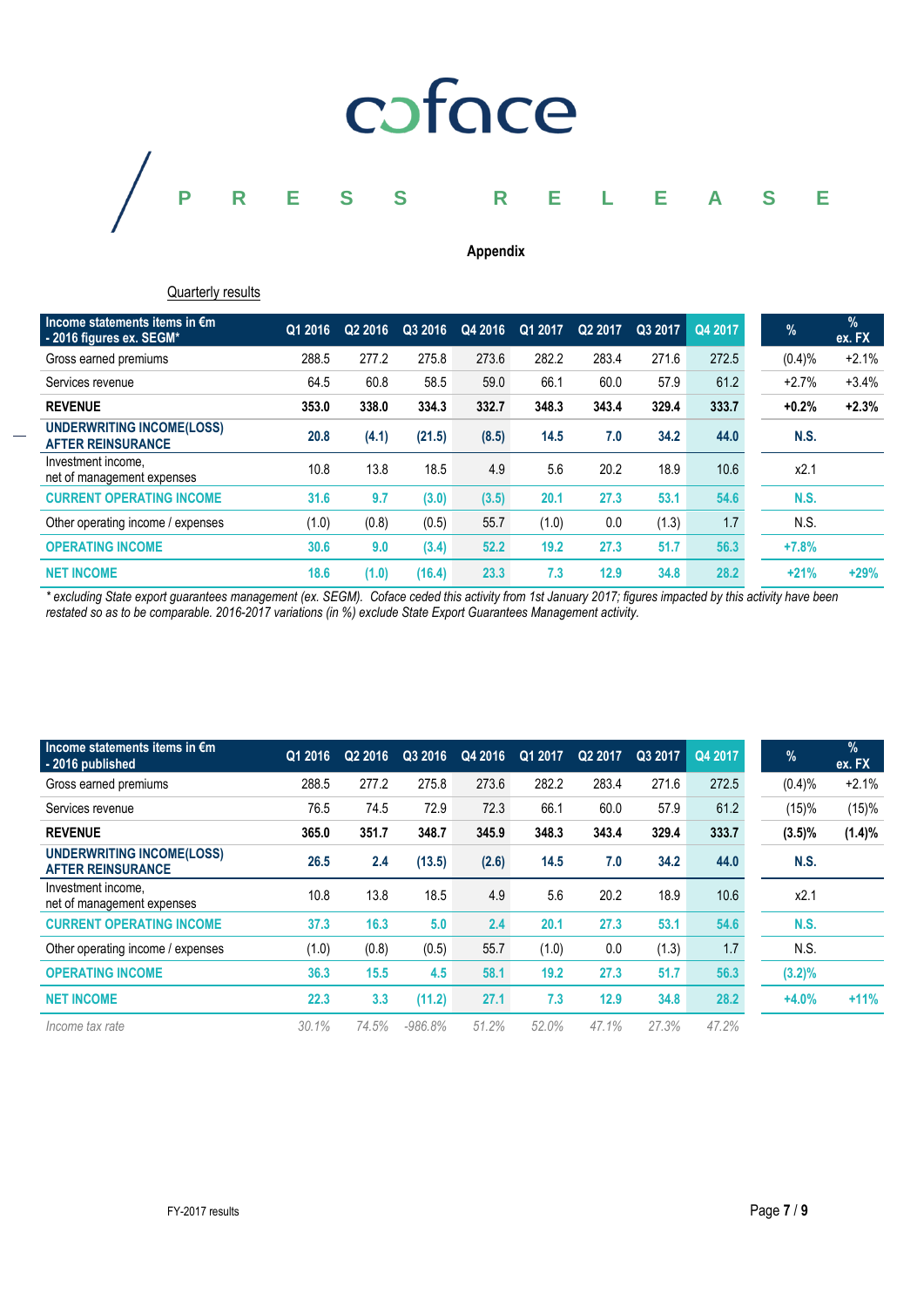

# Cumulated results

| Income statements items in $\epsilon$ m<br>-2016 figures ex. SEGM* | Q1 2016 | H1 2016 | 9M 2016 | FY 2016 | Q1 2017 | H1 2017 | 9M 2017 | <b>FY 2017</b> | $\%$        | $%$ ex. FX |
|--------------------------------------------------------------------|---------|---------|---------|---------|---------|---------|---------|----------------|-------------|------------|
| Gross earned premiums                                              | 288.5   | 565.7   | 841.5   | 1,115.1 | 282.2   | 565.6   | 837.2   | 1,109.7        | (0.5)%      | $+0.2%$    |
| Services revenue                                                   | 64.5    | 125.2   | 183.8   | 242.8   | 66.1    | 126.2   | 184.0   | 245.2          | $+0.8%$     | $+0.8%$    |
| <b>REVENUE</b>                                                     | 353.0   | 691.0   | 1.025.3 | 1,357.9 | 348.3   | 691.7   | 1,021.2 | 1,354.9        | (0.3)%      | $+0.3%$    |
| <b>UNDERWRITING INCOME(LOSS) AFTER</b><br><b>REINSURANCE</b>       | 20.8    | 16.7    | (4.8)   | (13.2)  | 14.5    | 21.5    | 55.8    | 99.8           | <b>N.S.</b> |            |
| Investment income.<br>net of management expenses                   | 10.8    | 24.6    | 43.1    | 48.0    | 5.6     | 25.9    | 44.7    | 55.3           | $+15%$      |            |
| <b>CURRENT OPERATING INCOME</b>                                    | 31.6    | 41.3    | 38.3    | 34.8    | 20.1    | 47.4    | 100.5   | 155.0          | x4.5        |            |
| Other operating income / expenses                                  | (1.0)   | (1.8)   | (2.2)   | 53.5    | (1.0)   | (0.9)   | (2.3)   | (0.6)          | N.S.        |            |
| <b>OPERATING INCOME</b>                                            | 30.6    | 39.5    | 36.1    | 88.3    | 19.2    | 46.5    | 98.2    | 154.4          | x1.7        |            |
| <b>NET INCOME</b>                                                  | 18.6    | 17.6    | 1.2     | 24.4    | 7.3     | 20.2    | 55.0    | 83.2           | x3.4        | x3.5       |

*\* excluding State export guarantees management (ex. SEGM). Coface ceded this activity as from January 1st 2017*

| Income statements items in $\epsilon$ m<br>-2016 published   | Q1 2016 | H1 2016 | 9M 2016 | FY 2016 | Q1 2017 | H1 2017 | 9M 2017 | FY 2017 | $\frac{9}{6}$ | $%$ ex. FX |
|--------------------------------------------------------------|---------|---------|---------|---------|---------|---------|---------|---------|---------------|------------|
| Gross earned premiums                                        | 288.5   | 565.7   | 841.5   | 1.115.1 | 282.2   | 565.6   | 837.2   | 1,109.7 | $(0.5)\%$     | $+0.2%$    |
| Services revenue                                             | 76.5    | 151.0   | 223.9   | 296.2   | 66.1    | 126.2   | 184.0   | 245.2   | (17)%         | (17)%      |
| <b>REVENUE</b>                                               | 365.0   | 716.7   | 1.065.4 | 1,411.3 | 348.3   | 691.7   | 1.021.2 | 1,354.9 | $(4.0)\%$     | $(3.4)\%$  |
| <b>UNDERWRITING INCOME(LOSS)</b><br><b>AFTER REINSURANCE</b> | 26.5    | 28.9    | 15.4    | 12.9    | 14.5    | 21.5    | 55.8    | 99.8    | x7.8          |            |
| Investment income, net of management<br>expenses             | 10.8    | 24.6    | 43.1    | 48.0    | 5.6     | 25.9    | 44.7    | 55.3    | $+15%$        |            |
| <b>CURRENT OPERATING INCOME</b>                              | 37.3    | 53.5    | 58.5    | 60.9    | 20.1    | 47.4    | 100.5   | 155.0   | x2.5          |            |
| Other operating income / expenses                            | (1.0)   | (1.8)   | (2.2)   | 53.5    | (1.0)   | (0.9)   | (2.3)   | (0.6)   | N.S.          |            |
| <b>OPERATING INCOME</b>                                      | 36.3    | 51.8    | 56.3    | 114.4   | 19.2    | 46.5    | 98.2    | 154.4   | x1.4          |            |
| <b>NET INCOME</b>                                            | 22.3    | 25.6    | 14.4    | 41.5    | 7.3     | 20.2    | 55.0    | 83.2    | x2.0          | x2.0       |
| Income tax rate                                              | 30.1%   | 41.8%   | 48.8%   | 50.1%   | 52.0%   | 49.0%   | 36.9%   | 40.8%   |               |            |